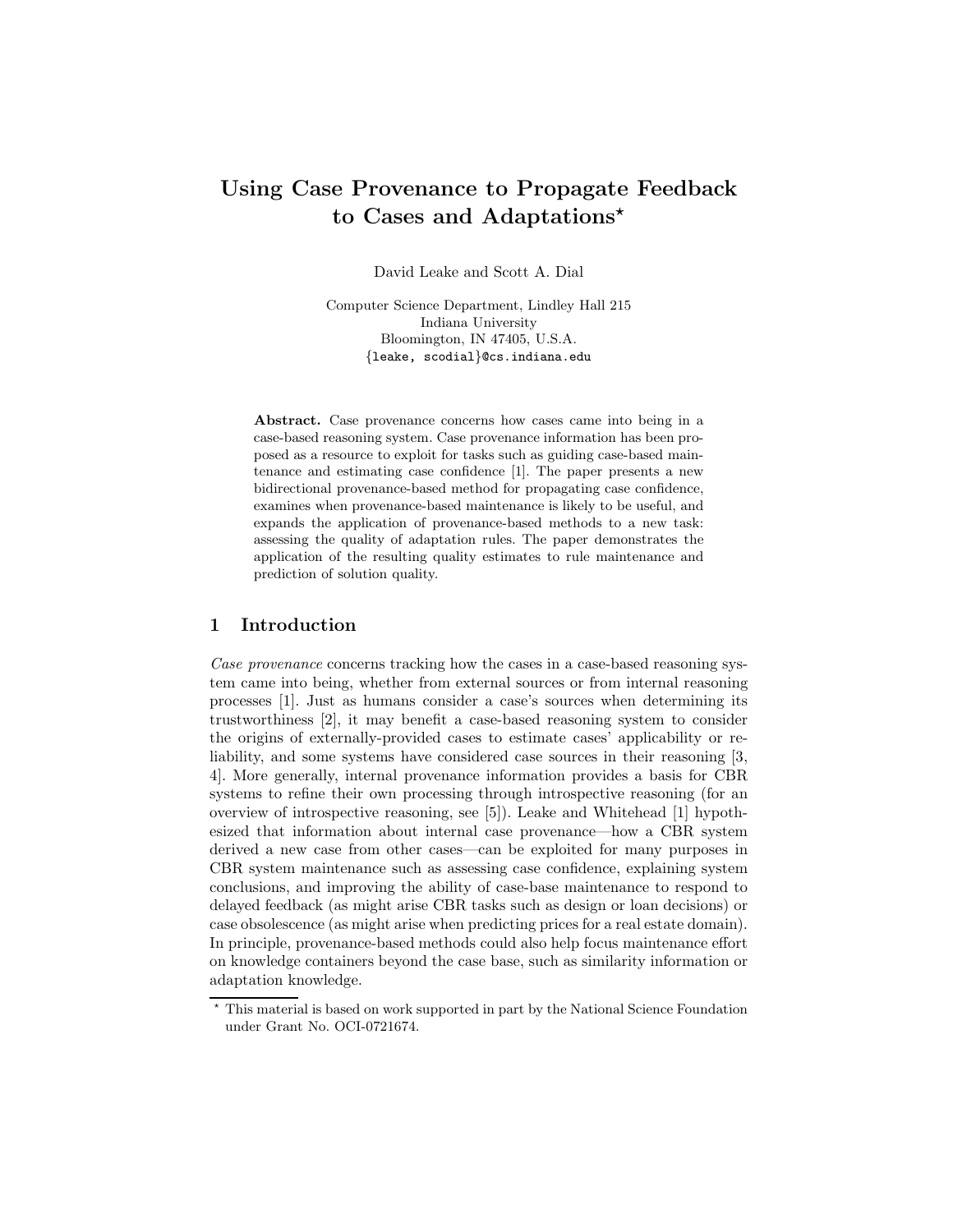Leake and Whitehead provided empirical illustrations of the value of provenance information to guide maintenance in the case of delayed feedback, and demonstrated that provenance information about adaptation history could help to estimate case quality. The focus of these approaches is to use provenance to identify low-confidence cases and how those potentially problematic cases arose, in order to anticipate possible problems before the case is applied and, after feedback is available, to focus maintenance activities on cases or adaptation rules which may have contributed to the problems.

This paper builds on that work, focusing on how provenance considerations can enable more effective use of feedback at any time. It advances provenancebased maintenance in three ways. First, it proposes and tests a new bidirectional strategy for propagating case confidence, and provides a finer-grained examination of the use of provenance information to estimate case quality. Second, it examines how initial case-base quality affects the benefit of provenance-based feedback propagation. Third, it presents and evaluates a first study of the use of provenance information to guide maintenance of case adaptation rules, a novel area for CBR system maintenance. Experimental studies support the promise of these new directions for exploiting case provenance information.

# 2 Bidirectional Feedback Propagation

When a CBR system derives new cases from the cases in its case library, their provenance trace includes the cases from which they were derived and the adaptations used to derive them. Leake and Whitehead's work suggested that propagating feedback to related cases (as determined by adaptation history) provides a computationally practical and effective way of exploiting feedback concerning flawed conclusions. Their studies considered the effects of propagating feedback either to parents of a case—the cases from which the case was derived—or to the case's children—cases which had been derived from it prior to the feedback being received. Both methods were shown to improve performance, but downward propagation (to descendants) performed better in their tests [1].

To determine whether a bidirectional method could improve on both, we developed the algorithm shown in Figure 2. When the system receives feedback on a case, it propagates the feedback to the case's ancestors and repeats any adaptations to descendants (we will refer to this as repairing the case base). An example of a case base with adaptation provenance is shown in Fig.  $1(a)$ ; Fig. 1(b) then gives an example of the propagation of feedback if the feedback was given for "Case 4." We note that adapting children to find solutions for the problems of their parent cases is not always possible. However, in practice the ability to adapt cases is often symmetric, and the algorithm assumes the ability to perform such adaptation.

Two factors complicate the propagation process:

1. Repeated ancestors: A single case may appear more than once in the ancestry trace.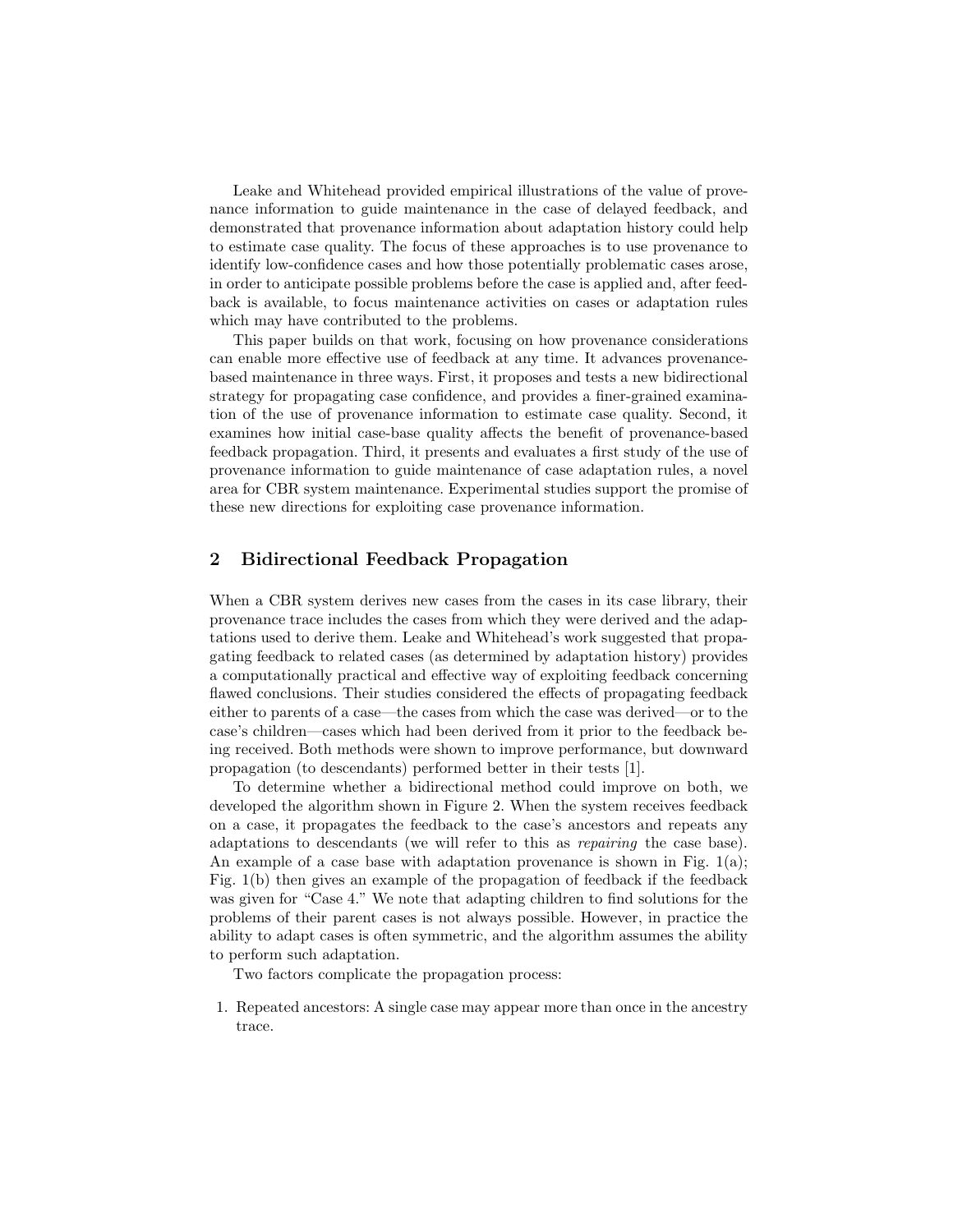

Fig. 1. Sample provenance and feedback propagation paths, beginning with "Case 4."

2. Repeated descendants: A single case may appear underneath more than one parent (e.g., for k-NN with  $k > 1$ ).

Consequently, bidirectional propagation must address the risk of cycles and multiple paths.

To address the problem of repeated ancestors, the algorithm only traverses the graph upwards to parents which have not yet been visited. Because the search is breadth-first, this ensures that the parent receives feedback along the shortest possible chain. By the heuristic of using chain length as a proxy for amount of knowledge degradation during propagation (which has been shown to give reasonable performance in some tests [1]), in the absence of finer-grained information we expect this to be the most reliable feedback.

To address the problem of repeated descendants, the algorithm simply recalculates the effect of each adaptation path in the provenance trace. When the same adaptation that was previously used still applies (e.g., for numerical averaging methods such as used by k-NN), this correctly reflects the change in each case's contribution to the solution. In general, if changes to the cases are small, we might assume that the same adaptations would apply, by the basic CBR assumption that similar problems (in this case, adaptation problems) should have similar solutions (in this case, adaptations). In domains for which updates to a case may invalidate the adaptation previously applied to it, how to handle propagation is an open question.

## 3 Estimating Confidence in Adaptation Rules

Because adaptation rules may be expected to provide somewhat approximate results, some loss of solution quality might be expected over long adaptation chains. Leake and Whitehead explored a very simple method for estimating case confidence based on the provenance trace: to predict a degradation of case quality proportional to the number of adaptations applied. Their experiments showed that in the absence of other feedback on case quality, this criterion can be a useful heuristic for choosing cases to maintain.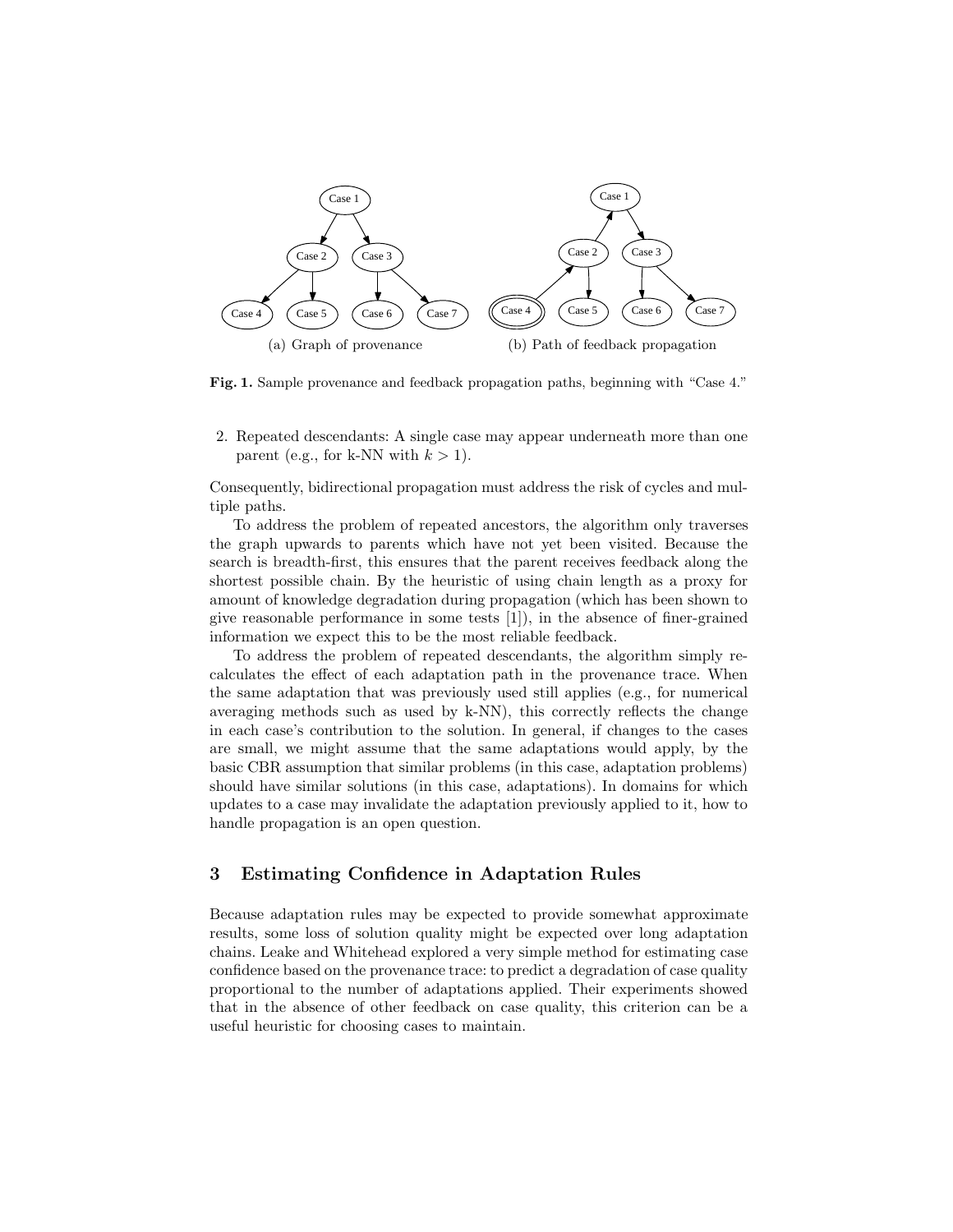0: GiveBidirectedFeedback $(C_f, C_t)$ 

1:  $\frac{1}{\epsilon}$  Let  $C_f$  be the feedback case and  $C_t$  be the target of feedback. \*/ 2: 3:  $Replace(C_t, C_f)$ 4: 5: work  $\leftarrow \emptyset$  /\* A queue of {target, source, direction} tuples \*/ 6: parents  $\leftarrow \emptyset$  /\* The set of parent cases that have been seen \*/ 7: 8:  $\frac{\partial^* f}{\partial x^*}$  Propagate feedback to the parents and children of  $C_t$ .  $\frac{\partial^* f}{\partial x^*}$ 9: for all  $p \in Parents(C_t)$  do 10:  $work.push({C_t, p, UP})$ 11: end for 12: for all  $c \in Children(C_t)$  do 13:  $work.push({C_t, c, DOMN})$ 14: end for 15: 16: while  $work \neq \emptyset$  do 17:  $\{f, t, d\} \leftarrow work.pop()$ 18: 19: if  $d = UP \wedge t \notin parents \wedge \neg IsReferenceCase(t)$  then 20:  $Replace(t, Adapt(f, Problem(t)))$ 21:  $parents \leftarrow parents \cup \{t\}$ 22: 23:  $\frac{1}{2}$  /\* Propagate feedback to the parents and children of t. \*/ 24: for all  $p \in Parents(C_t)$  do 25: work.push( $\{C_t, p, UP\}$ ) 26: end for 27: for all  $c \in Children(C_t)$  do 28:  $work.push({C_t, c, DOWN})$ 29: end for 30: else if  $d = DOWN$  then 31:  $Replace(t, Adapt(Parents(t), Problem(t)))$ 32: 33:  $\frac{\sqrt{2}}{2}$  Propagate feedback to the children of t. \*/ 34: for all  $c \in Children(C_t)$  do 35:  $work.push({C_t, c, DOMN})$ 36: end for 37: end if 38: end while

Fig. 2. Algorithm for bidirectional feedback propagation in a case-base, guided by provenance information.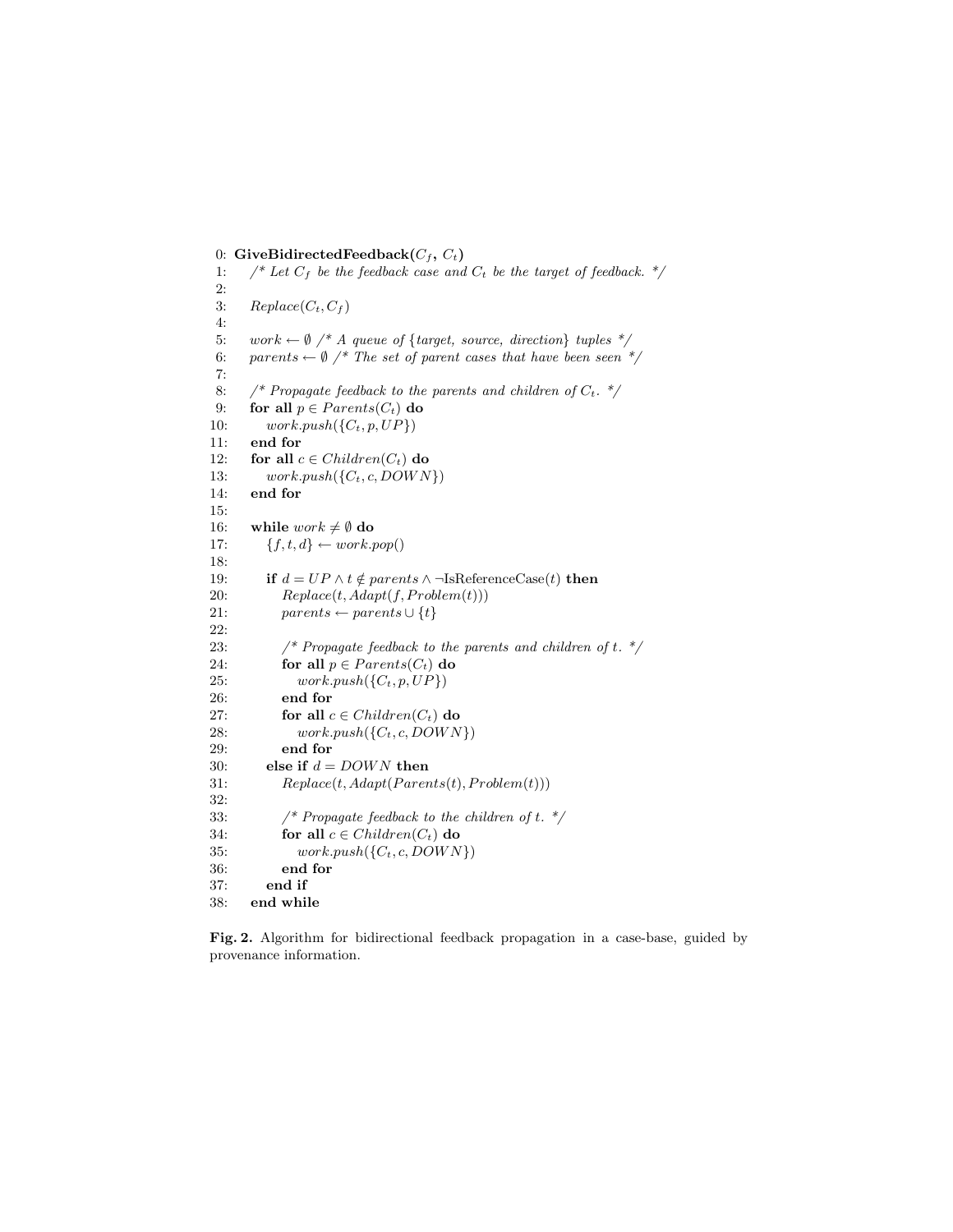However, provenance information about adaptations may be used in another way, to guide maintenance of the adaptation rules themselves. If a solution is flawed, the flaw may result from flaws in the retrieval process (selecting the wrong case(s) as starting point), flaws in the case(s) from which the solution was derived (e.g., due to obsolescence), flaws in the rules used to adapt those cases to the solution, or from a combination. If we assume that cases in the case base are approximately correct and retrieval is generally reliable, erroneous solutions can be attributed to problems in adaptation rules.

To explore the use of provenance to guide rule maintenance, we have developed a method to rank the performance of a system's adaptation rules, assuming that the cases to which they are applied are correct. Problem rules may then be flagged for expert assessment and maintenance if necessary. In what follows, we assume that a numerical error value can be assigned to any suboptimal solution.

Propagation approach: The rule ranking algorithm exploits a provenance trace, which for each case records all of the rules invoked for a given adaptation. When the system receives feedback about the performance of a solution in the case base, it recursively assigns blame to rules. The propagation process follows the same upward path as shown in Figure 1. However, feedback is not propagated downwards to children; feedback only has bearing on the adaptations that directly led to the creation of the case through the case's parents.

Blame assignment: The blame assignment process is inspired by back-propagation in neural networks [6]. The feedback on an erroneous case is treated as a training sample for a network, and each rule used in adaptation is treated as a weighted edge. The weight is modified in response to the error determined from feedback. The algorithm divides the local error evenly among all of the rules (a possible future refinement would be to estimate the relative influence of each rule). The algorithm then proceeds recursively through the ancestry (backwards) as in backpropagation.

Despite the natural relationship to backpropagation, the differing tasks result in a few differences:

- 1. Because the weights have no direct effect on the error of the system, local errors do not converge towards zero as propagation proceeds. Consequently, error weights tend to accumulate.
- 2. Unlike backpropagation, the algorithm does not visit all edges (rules) an equal number of times.
- 3. Because a new case may arise from adaptation rules in complicated ways, rather than from simple application of, e.g., backpropagation's sigmoid function, blame assignment could require sophisticated reasoning.

For our purposes, difference (1) is unimportant: We are concerned only in ranking rules by error levels, rather than in any specific error values. Difference (2) can be addressed by normalizing the weights by the number of times that they have been updated. The accumulation of error by a rule decreases confidence in that rule. The lower the confidence, the worse the average performance of the rule. This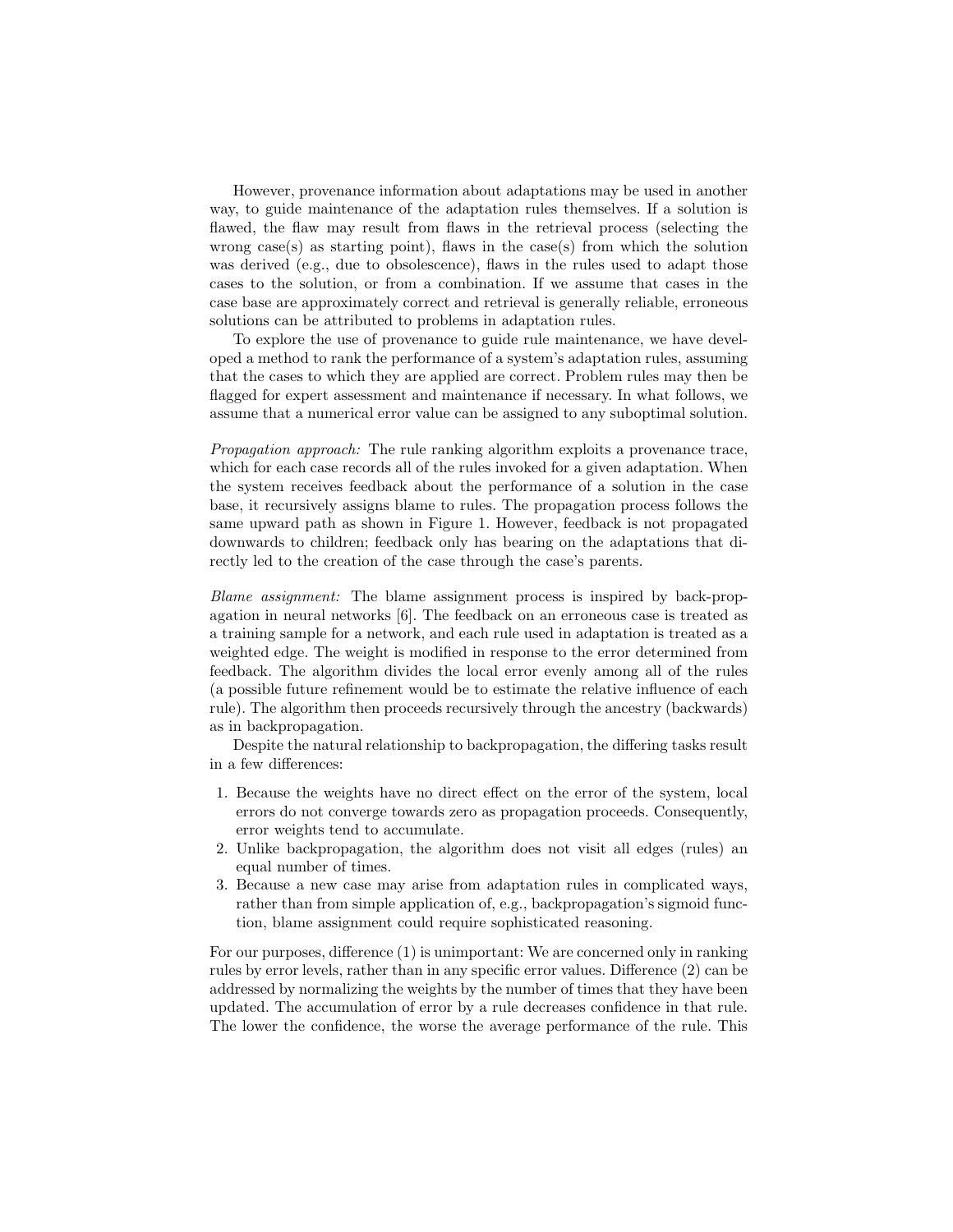confidence information enables modifying or removing rules that are adversely affecting the performance of the system.

Difference  $(3)$ , concerning the transfer of error, is more difficult to address. Because their is no canonical way to project backwards through the adaptation to assign blame to the inputs, we have chosen the simple approach of assigning a fixed proportion of the output's error to each rule. The fractional coefficient, or decay rate, reduces change to adaptation rule weights more distant from the feedback case. The decay reflects the assumption that less is known about sources of the error after it is passed backwards through an adaptation, and that it consequently should have less effect on more distant weights. The full algorithm is presented in Fig. 3.

#### 0: GiveRuleFeedback $(C, E)$

1:  $\frac{1}{2}$  /\* Let case C be the target of feedback, E be the relative error of this case's 2: solution, and let  $\eta$  be the decay rate.  $*/$ 3: 4: work  $\leftarrow \emptyset$  /\* A queue of {target, error} pairs \*/ 5:  $work.push({C, E})$ 6: while  $work \neq \emptyset$  do 7:  $\{c, e\} \leftarrow work.pop()$ 8: 9:  $\frac{\partial^*}{\partial s}$  /\* Adjust the weights of all of the rules invoked. \*/ 10: for all  $r \in Rules(c)$  do 11:  $r_{weight} \leftarrow \left(1 - \frac{\eta \cdot e}{|Rules(c)|}\right) \cdot r_{weight}$ 12:  $r_{visited} \leftarrow r_{visited} + \frac{\dot{\eta}}{|Rules(c)|}$ 13: end for 14: 15:  $\frac{1}{2}$  /\* Add the parents to the work queue. \*/ 16: for all  $p \in Parents(c)$  do 17:  $work.push(p, \eta \cdot e)$ 18: end for 19: end while

Fig. 3. Algorithm for learning adaptation rule quality from feedback and provenance information. The result is a weighting reflecting each rule's contribution to system error.

### 4 Experimental Evaluation of Bidirectional Repair

To study the bidirectional feedback method, we performed experiments to address two questions:

- 1. How does the benefit of bidirectional repair compare to that of repair directed only to either ancestors or descendants?
- 2. When is provenance-based maintenance most useful?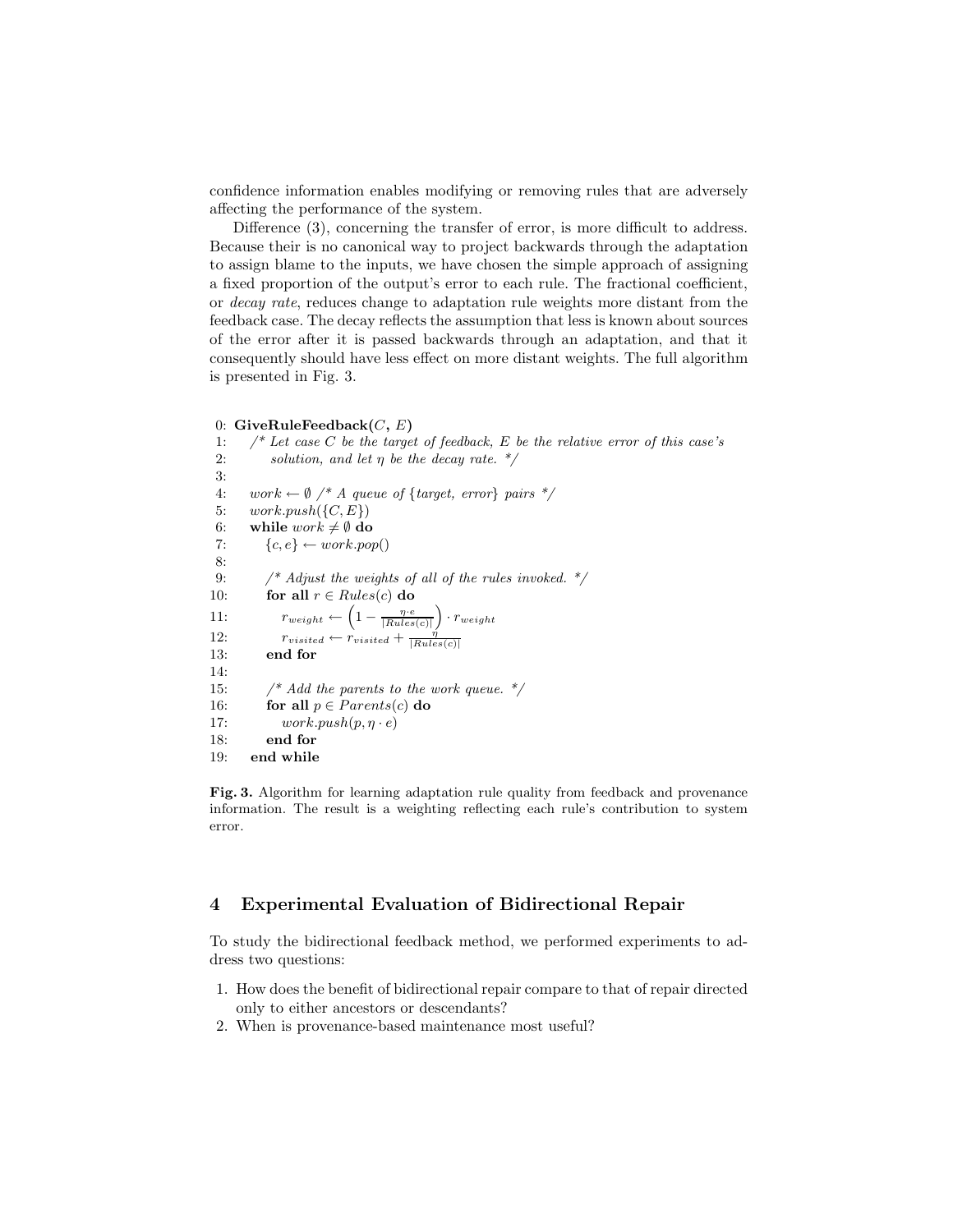For the second question, we focused on the effects of initial case-base quality (measured by solution accuracy) on the incremental benefit of provenance-guided feedback.

#### 4.1 Experimental Design

Our system was developed using the Indiana University Case-Based Reasoning Framework (IUCBRF) [7]. We extended IUCBRF to automate the tracking of case provenance by maintaining a directed graph recording adaptation history for cases in the case base and to perform the record-keeping needed for the algorithms presented in this paper.

The first set of experiments tested the system using the Boston Housing dataset and the Abalone dataset from the UCI Machine Learning Repository [8]. The Boston Housing dataset contains 506 cases with attributes capturing the quality of housing in the Boston area. This dataset includes an attribute denoting the median value of owner-occupied homes, and the system's task is to determine home values. The Abalone dataset contains 4177 cases with physical attributes for the Abalone, which are used to predict age.

For both datasets, the system used 3-NN retrieval with the similarity determined by weighted Euclidean distance, for which feature weights were determined by a multiple linear regression on the given cases. The three retrieved cases are adapted to the target problem by the scaling of a distance-weighted mean. The adapted solutions are retained as new cases in the case base. Feedback is given as the relative error of the solution.

In our trials, case bases were randomly populated with 100 cases, and the system then tested on 200 problems randomly selected from the remaining set. Each new solution was placed in the case base, with a case randomly selected and removed from the case base after each iteration to keep case base size constant. To evaluate the average accuracy during a trial, the system was tested by leaveone-out testing with all problems from the original dataset. The absolute error was measured, and the mean of these errors recorded as the mean absolute error (MAE) of the case base.

#### 4.2 Comparing Bidirectional Feedback to Prior Methods

In order to be able to compare results from [1], we recreated the experiment from that paper. In this version of the system, we randomly choose a case to give feedback after each problem is posed. We repeated this experiment for 1000 trials to produce the average performance shown in Fig. 4 and Fig. 5.

The results show that in all cases, the bidirectional propagation has the lowest error compared to the previous best methods. With respect to the Boston Housing dataset, the improvement is not as great as that with the Abalone dataset. However, this is not entirely surprising because Leake and Whitehead noted that propagation to descendants proved more useful than the ancestors for that dataset, suggesting that the addition of propagation to ancestors might have less benefit.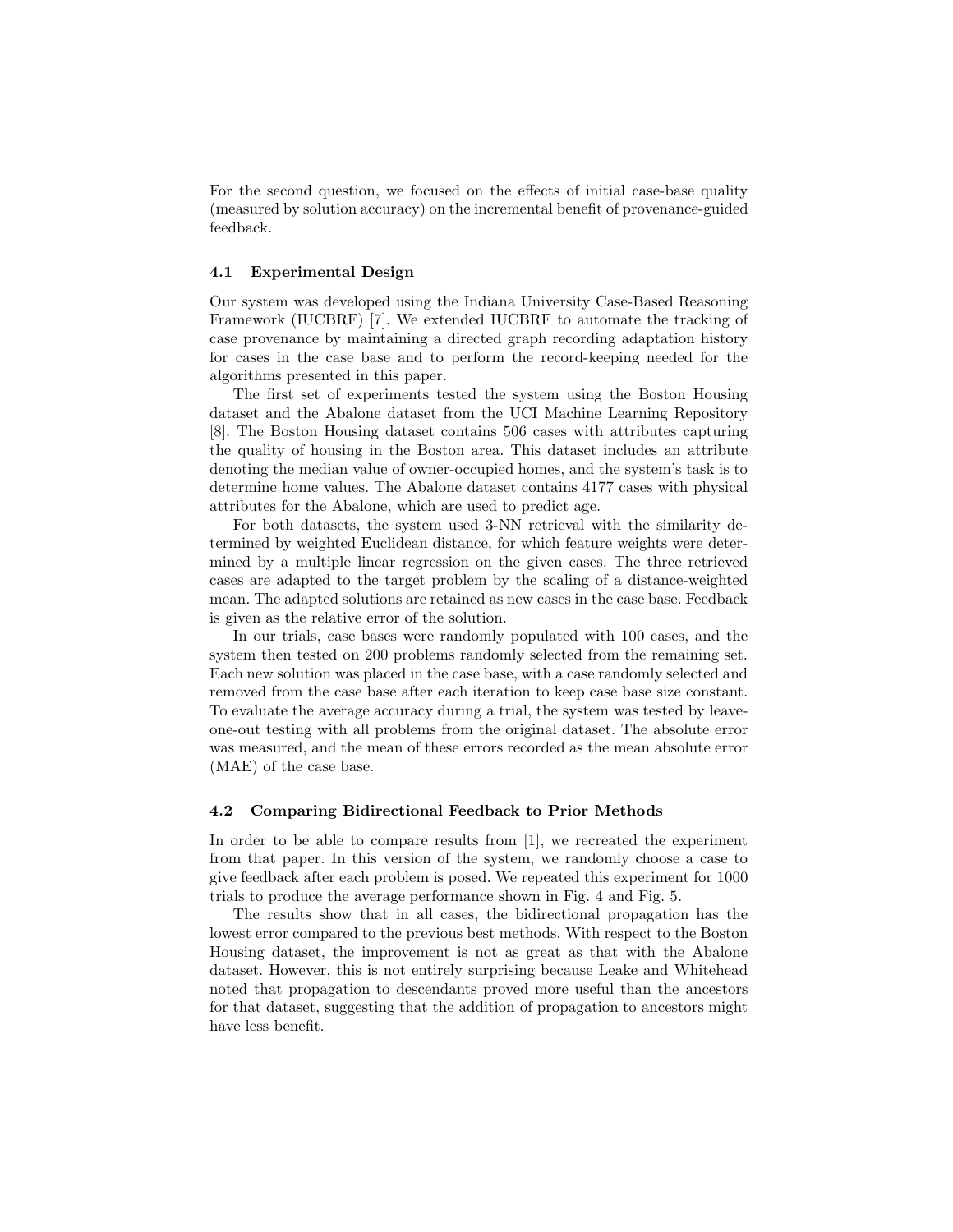

Fig. 4. Mean absolute error of the Boston Housing system for bidirectional propagation, propagation to ancestors, and propagation to descendants.



Fig. 5. Mean absolute error of the Boston Housing system for bidirectional propagation, propagation to ancestors, and propagation to descendants.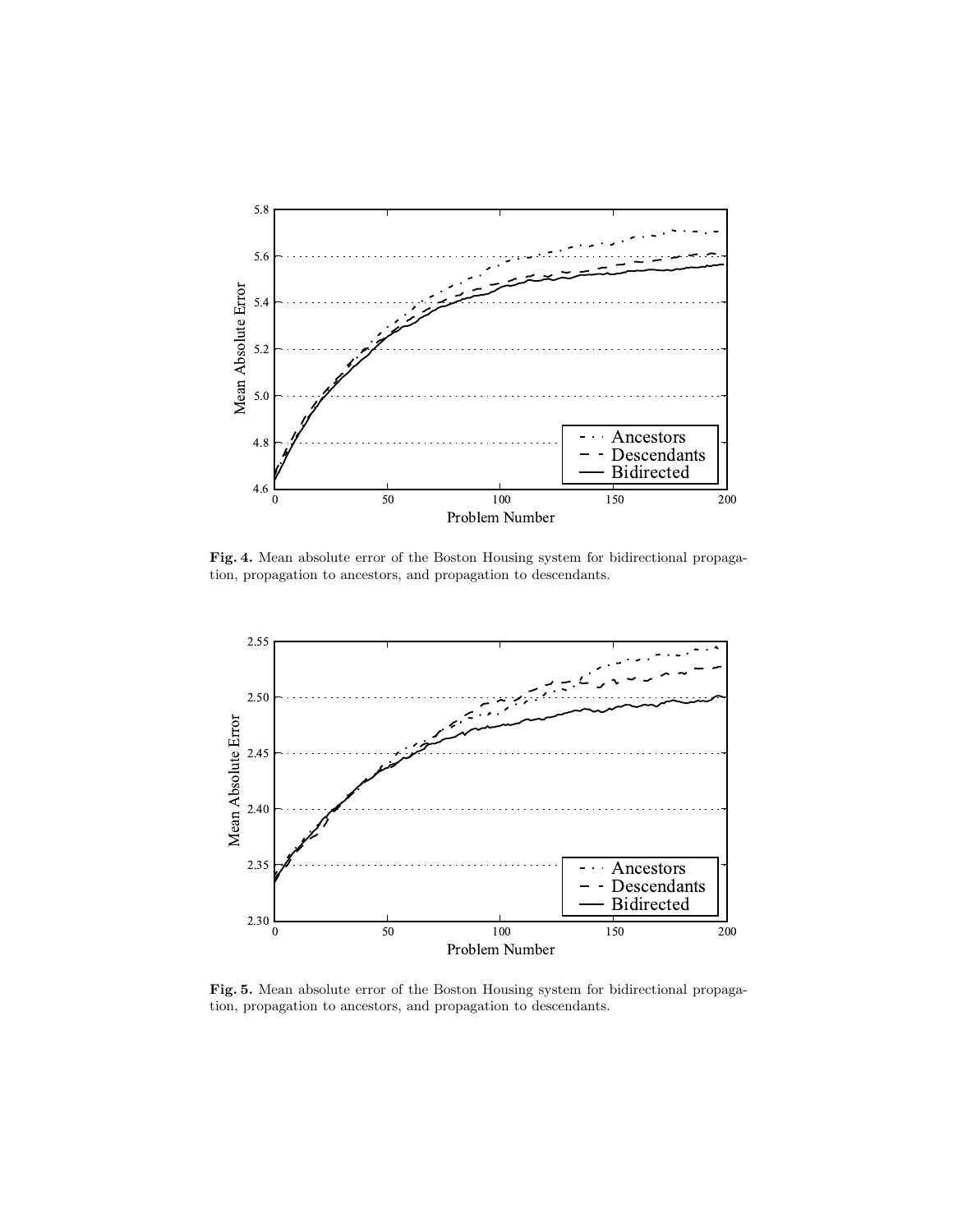### 4.3 How Case Base Quality Affects Benefits of Provenance-Based Propagation

An interesting question for any maintenance strategy is when it is likely to be most useful. This experiment assessed how the benefit of the bidirectional strategy depended on the original quality of the case base.

In this experiment, after selection of the original 100 cases and solution of 250 problems, the case bases were evaluated for quality of coverage. Twenty-five cases were then randomly selected from the case base to have their solutions replaced by correct feedback, simulating expert maintenance, with the case-base repaired by bidirectional propagation. The quality of coverage was then recalculated to determine to what degree the system was improved.

Figure 6 shows the results of this experiment as a histogram broken down by the initial error in the system. This shows a clear trend towards increased percent benefit with higher-error case bases.



Fig. 6. Performance of the feedback propagation system for various ranges of initial MAE values.

# 5 Experimental Evaluation of Adaptation Rule Maintenance

In a second set of experiments, we investigated the ability of the provenancebased algorithm of Figure 3 to identify low-quality rules, in order to guide maintenance. We explored the question "Can the rule ranking algorithm identify rules whose removal will improve system accuracy?"

### 5.1 Experimental Design

Because this experiment required a domain for which a rich set of adaptation rules was available, for it we selected a domain conducive to the generation of adaptation rules. We extracted cases from the Homefinder.org website [9], which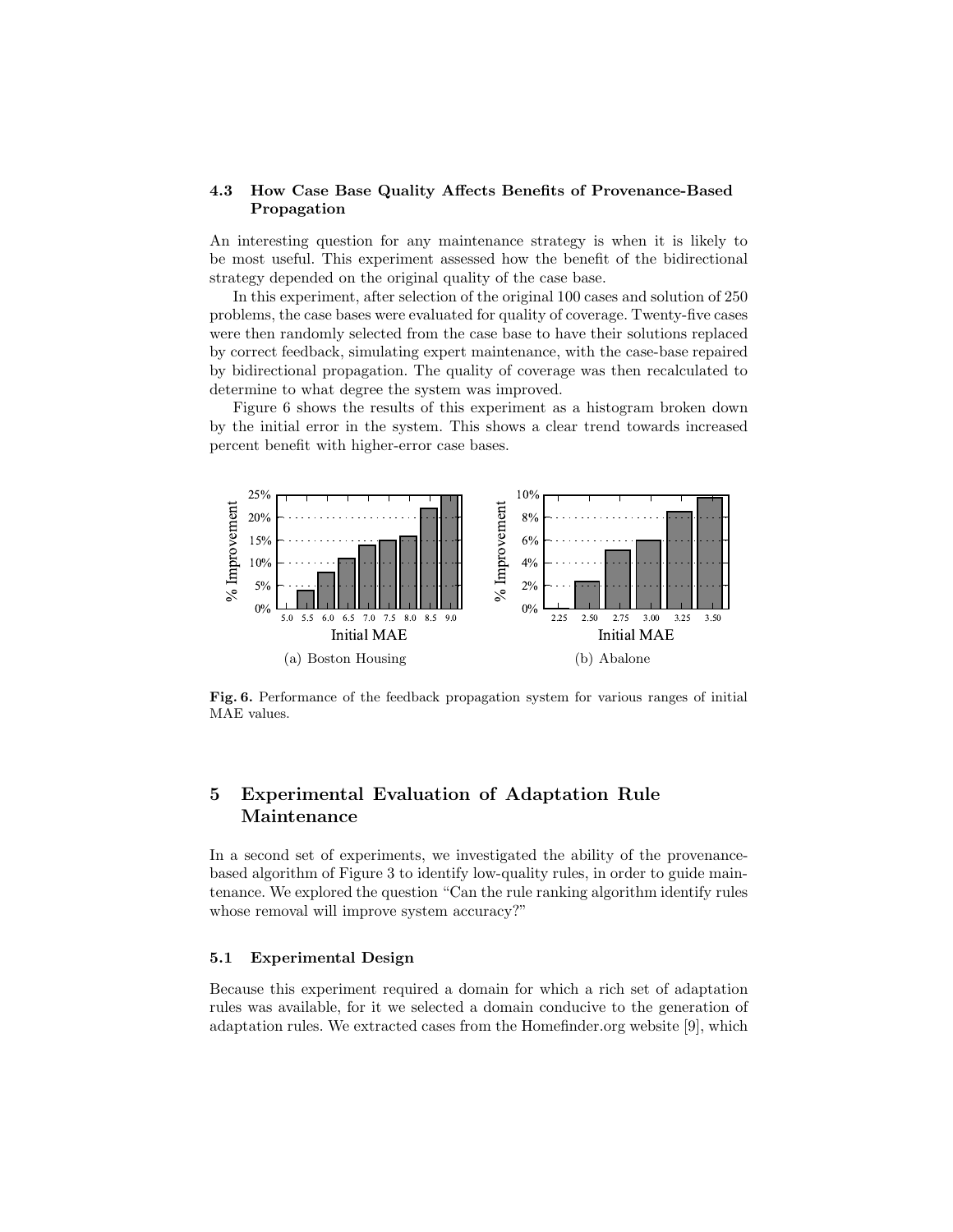contains real estate listings for Bloomington, Indiana, U.S.A.. The extracted data contain a number of features useful for predicting the value of a home, as well as the listing price for each home, which was the target value for the system to predict. The collected data was filtered for erroneous values, and those cases were removed. The final dataset—a snapshot of listings on February 22, 2008 contains 333 cases.

To generate a large set of rules, we applied an algorithm based on the automatic adaptation rule acquisition work of Hanney [10], which also used a real estate domain. Our algorithm produced rules that consider only a single feature at a time, to simplify the implementation; more complex adaptations can be achieved by successively applying multiple rules. We generated 272 rules of this form.

As with our first experiment, for each run we populated the case base with 100 random cases with known solutions and tested the system with 200 problems. Finally, 25 cases in the case base were randomly selected for feedback in the form of the known solution. As feedback was applied, rule quality estimates were updated according to the rule confidence algorithm.

We then considered two questions:

- 1. Does the algorithm properly identify problematic rules?
- 2. Are the rule confidence values useful for predicting case confidence of adapted cases?

#### 5.2 Identifying Problematic Rules

After each run, the lowest-ranked rules are removed from the system and the trial is repeated with the same initial conditions. If the rule ranking identifies bad rules, we expect that the removal of those rules will improve the system's performance. As a baseline, the same tests were performed removing random rules.

The results of this experiment are shown in Fig. 7. Removing low-ranked rules yields a significant performance improvement for the system. Given the simple approach taken to generate rules, it is reasonable to expect a number of low-quality rules. We observe that benefits are achieved for removal of even large numbers of rules, though with diminishing returns as larger numbers of rules are removed. The fact that random removals often provide benefit is initially surprising. Given that our rule generation procedure produces rules with a wide range of quality, we hypothesize that this may result from occasional serendipitous removal of very low-quality rules, but this and the discrepancy between benefit of initial and later random deletions are subjects for further investigation.

Figure 8 shows the average marginal benefit of removing each rule. We hypothesize that two factors affect the diminishing returns shown by the graph. First, if the algorithm is performing as desired, the worst rules should tend to be removed first; additional removed rules tend to be of higher quality. Second, available feedback is limited, limiting the system's ability to assess rule quality for rules used infrequently. The improvement gained from removing rules based on insufficient feedback is similar to the effect of removing random rules.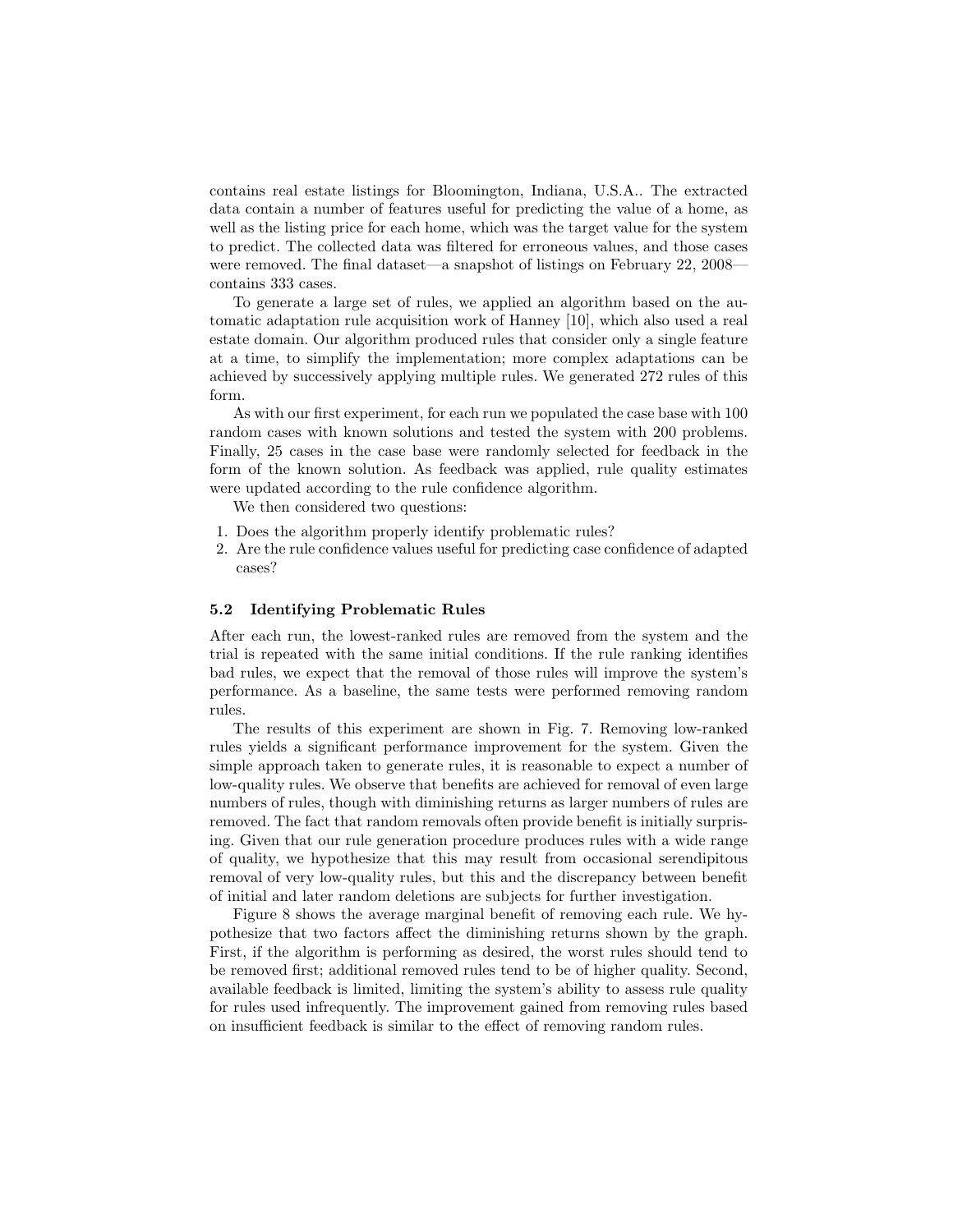

Fig. 7. Percent improvement in relative error after removing rules considered worst according to the rule confidence algorithm, compared to random rule deletion, based on the mean of 1000 runs. The error bars represent 95% confidence intervals.



Fig. 8. A plot showing the amount of improvement per rule by removing a given number of worst rules. The plot shows 1000 trials of  $N$  rules being removed, where  $N$  extends from 5 to 80 rules.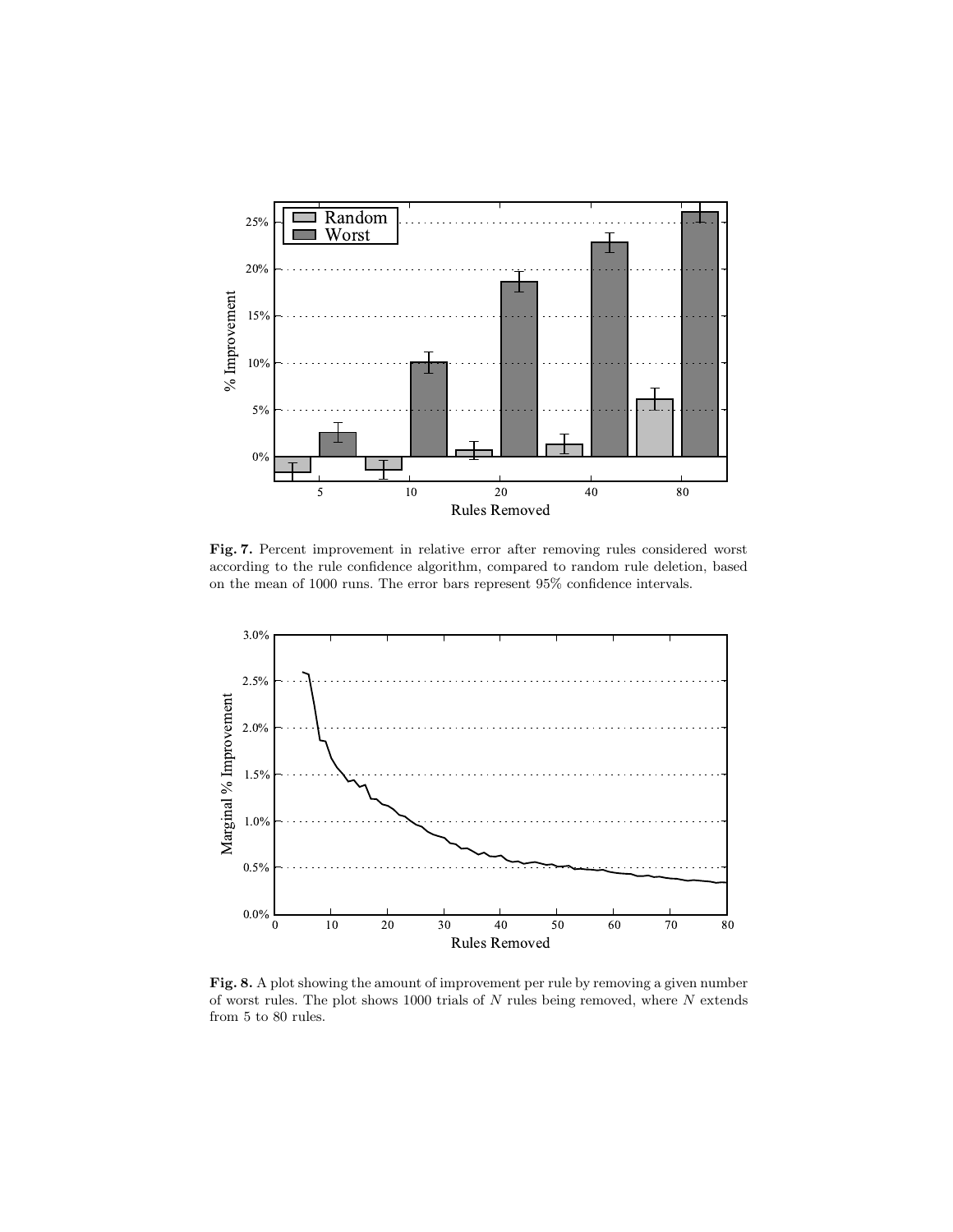#### 5.3 Using Rule Confidence to Predict Case Confidence

Leake and Whitehead's [1] experimental test of provenance-based confidence prediction treated all adaptations identically. Here we exploit the availability of rule confidence information to explore a finer-grained approach, estimating solution confidence based on the system-generated adaptation rule confidence for the rules used to generate the solutions. After an adaptation, confidence in a solution is adjusted by the mean weight of the rules used to adapt it. We use the following confidence rule, where the parameter  $\alpha$  controls how large of an effect the adaptation confidence has on the solution:

$$
\text{SConfidence}(c) = \text{SConfidence}(\text{Parent}(c)) \cdot \left(\sum_{r \in \text{Rules}(c)} \frac{\text{RConfidence}(r)}{|\text{Rules}(c)|}\right)^{\alpha}
$$

SConfidence(c) denotes the confidence in a case c, RConfidence(r) denotes the confidence in a rule  $r$ , and Rules $(c)$  denotes the set of rules invoked to adapt a case c.

In this test, to increase the quality of the rule weights, feedback is provided to the system after every solution. For the experiment, we also modified the system to retrieve five of the nearest neighbors of a case and adapt each one to the target problem separately, returning the solution that has the greatest confidence. We empirically determined an appropriate  $\alpha$  – approximately 0.1.

We have recorded the mean absolute error of the solutions over the 100 test cases, for 1000 random trials of the system. We observed an average of a  $4\% \pm 1\%$ (95% confidence interval) reduction in the error of the system. We believe this improvement, observed even with very simple methods, suggests the promise of considering adaptation rule confidence when predicting case confidence. Future work will refine the rule confidence estimation procedure.

## 6 Related Work

The notion of provenance tracking is receiving considerable attention in the e-Science community, for tracking the derivation of scientific data [11]—and even for case mining [12]—as well as in the semantic Web community (e.g., [13]). Tracing the derivation of beliefs has a long history in AI as well, extending to early work on truth maintenance systems [14].

Within CBR research, storage of meta-cases was proposed by Goel and Murdock [15] to capture a CBR system's reasoning for explanation, and reasoning traces are used for introspective failure repair in Fox's ROBBIE system [16].

Case-base maintenance has long been an active CBR area (see [17] for a sampling of some of this work), but there has been little attention to the maintenance of existing case adaptation knowledge. Often, the adaptation component of a CBR system consists of static expert-specified rules that do not change over the course of a CBR system's lifetime. Existing work has focused on augmenting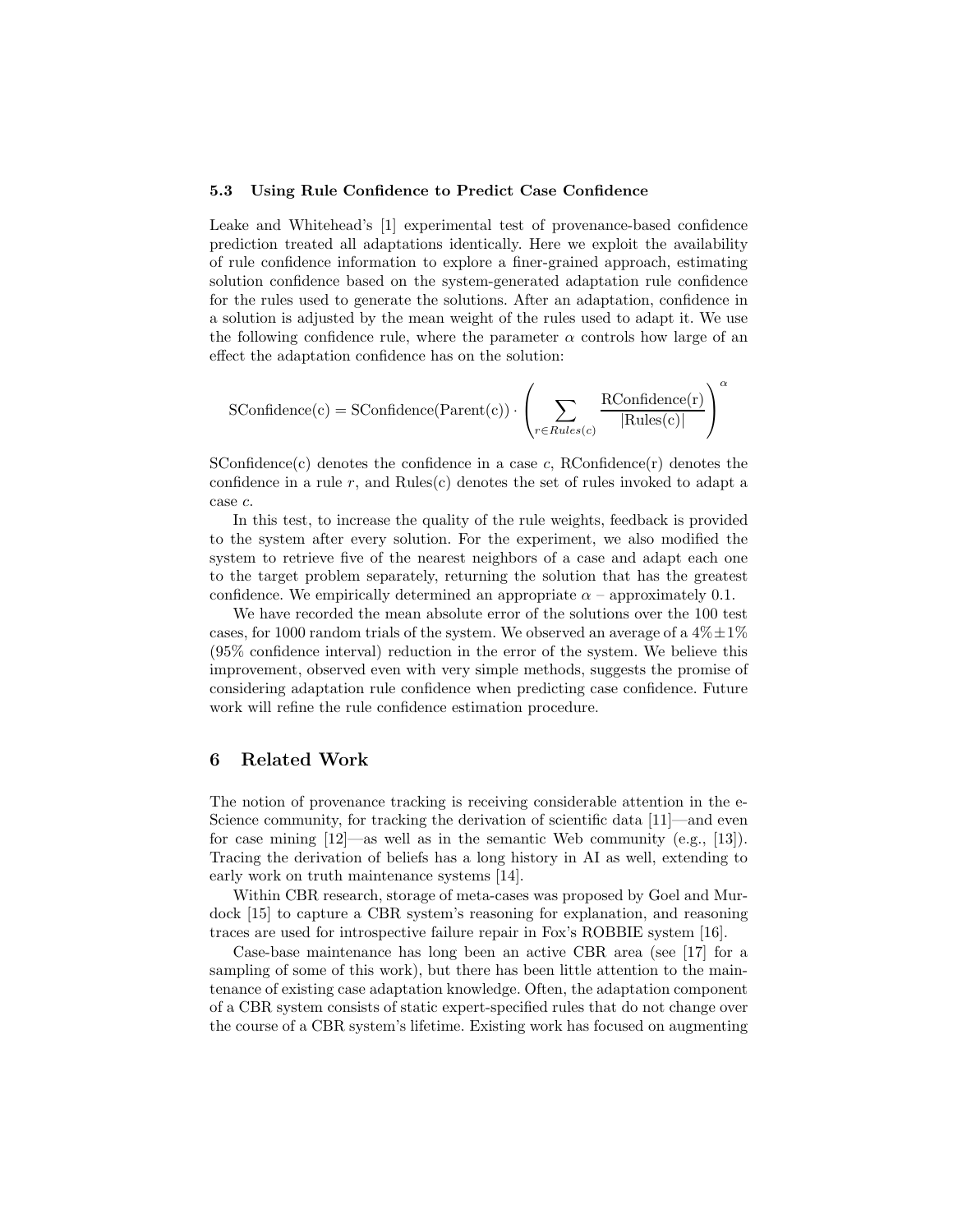adaptation knowledge, rather than on identifying problems in adaptation knowledge, as done in this paper. For example, work has explored mining adaptation knowledge from pre-existing cases, as by Hanney and Keane [18], Craw, Jarmulak and Rowe [19], and Patterson, Rooney, and Galushka [20]; other work has focused on capturing increasing adaptation knowledge by acquiring adaptation cases [21, 22]. Wilke et al. [23] propose knowledge-light approaches for refining adaptation knowledge using knowledge already contained in the CBR system, and Patterson and Annad [24] propose methods for mining adaptation rules; McSherry's on-demand adaptation using adaptation triples [25] is in a similar spirit. This work also relates to Aquin et. al's CABAMAKA system, which combines case base mining with expert guidance [26]. Rial et al. [27] introduced a method for revising adaptation rules using belief revision [28].

# 7 Conclusion

Case provenance provides a promising source for reasoning to guide CBR system maintenance. This paper investigates the use of provenance to guide the propagation of feedback, describing a bidirectional propagation method. It also provides a first assessment of the case base characteristics for which such propagation is likely to be useful, providing support for the hypothesis that the highest percentage improvements arise for lower-quality case bases.

The paper also describes, to our knowledge, the first use of provenance information to guide maintenance of another knowledge container, the system's adaptation knowledge. It introduces an algorithm inspired by backpropagation to assign blame to adaptation rules, identifying low-quality rules for revision or removal. Evaluations suggest the promise of this approach and its potential application to assessing case confidence. In future research we expect to develop more refined methods for the evaluation of case and rule confidence and provenance-based identification of problematic rules.

### References

- 1. Leake, D., Whitehead, M.: Case provenance: The value of remembering case sources. In: Case-Based Reasoning Research and Development: Proceedings of the Seventh International Conference on Case-Based Reasoning, ICCBR-07, Berlin, Springer-Verlag (2007)
- 2. Evans, M.: Knowledge and Work in Context: A Case of Distributed Troubleshooting Across Ship and Shore. PhD thesis, Indiana University (2004)
- 3. Göker, M., Roth-Berghofer, T.: Development and utilization of a case-based helpdesk support system in a corporate environment. In Althoff, K.D., Bergmann, R., Branting, L.K., eds.: Proceedings of the Third International Conference on Case-Based Reasoning, Springer Verlag (1999) 132–146
- 4. Leake, D., Sooriamurthi, R.: Case dispatching versus case-base merging: When MCBR matters. International Journal of Artificial Intelligence Tools 13(1) (2004) 237–254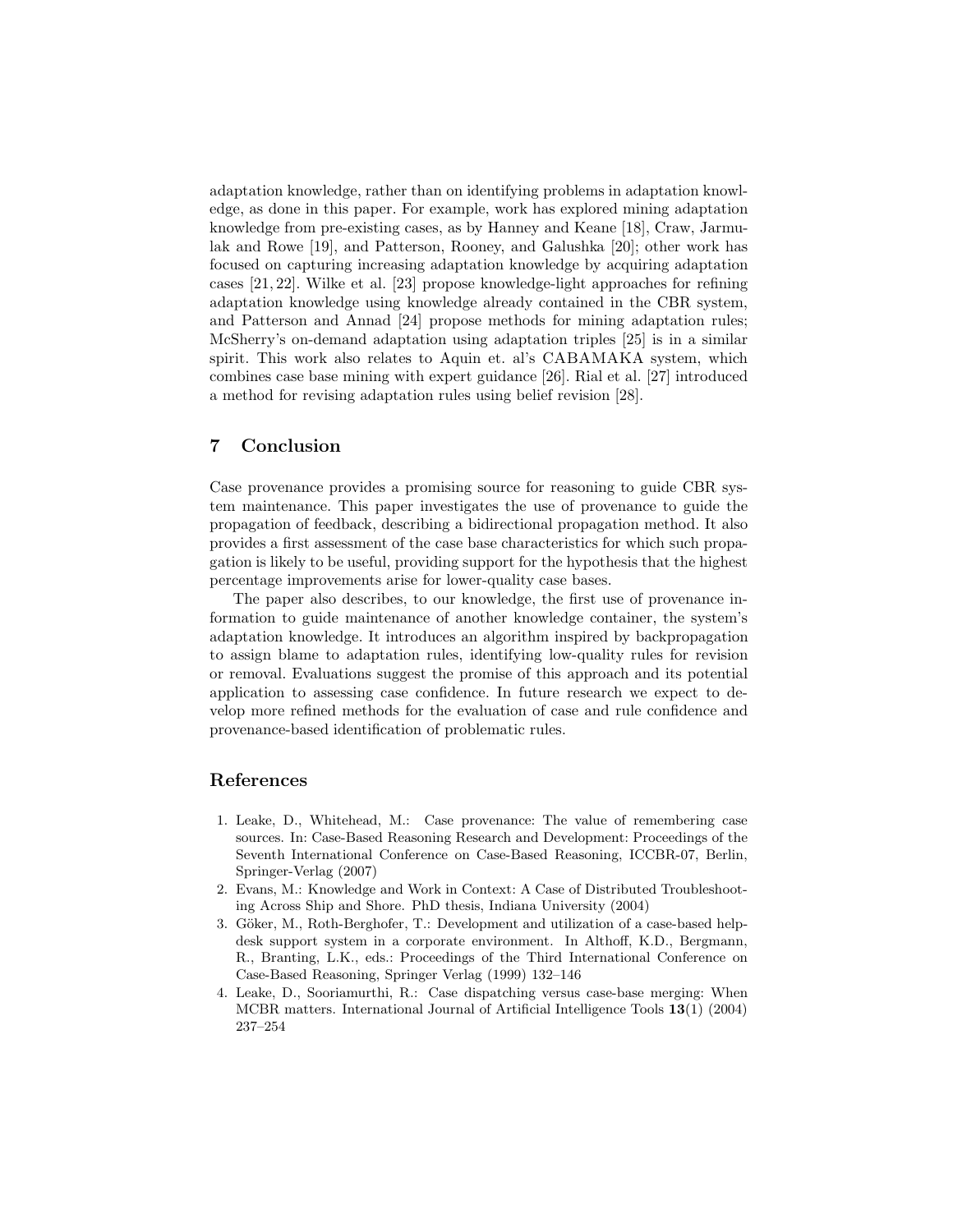- 5. Cox, M.: Metacognition in computation: A selected research review. Artificial Intelligence 169(2) (2005) 104–141
- 6. Werbos, P.: Beyond regression: New tools for prediction and analysis in the behavioral sciences. PhD thesis, Harvard University (1974)
- 7. Bogaerts, S., Leake, D.: IUCBRF: A framework for rapid and modular CBR system development. Technical Report TR 617, Computer Science Department, Indiana University, Bloomington, IN (2005)
- 8. Asuncion, A., Newman, D.: UCI machine learning repository. Technical report, University of California, Irvine, School of Information and Computer Sciences (2007)
- 9. Bloomington MLS, Inc.: homefinder.org (2007)
- 10. Hanney, K.: Learning adaptation rules from cases. Master's thesis, Trinity College, Dublin (1997)
- 11. Simmhan, Y., Plale, B., Gannon, D.: A survey of data provenance in e-Science. SIGMOD Record 34(3) (2005) 31–36
- 12. Leake, D., Kendall-Morwick, J.: Towards case-based support for e-science workflow generation by mining provenance information. In: Proceedings of the Nineth European Conference on Case-Based Reasoning, Springer (2008) In press.
- 13. Murdock, J., McGuiness, D., da Silva, P.P., Welty, C., Ferrucci, D.: Explaining conclusions from diverse knowledge sources. In: Proceedings of the Fifth International Semantic Web Conference (ISWC20063), Berlin (2006) 861–872
- 14. Doyle, J.: A truth maintenance system. Artificial Intelligence 12 (1979) 231–272
- 15. Goel, A., Murdock, J.: Meta-cases: Explaining case-based reasoning. In: Proceedings of the Third European Workshop on Case-Based Reasoning, Berlin, Springer Verlag (1996) 150–163
- 16. Fox, S., Leake, D.: Modeling case-based planning for repairing reasoning failures. In: Proceedings of the 1995 AAAI Spring Symposium on Representing Mental States and Mechanisms, Menlo Park, CA, AAAI Press (March 1995) 31–38
- 17. Leake, D., Smyth, B., Wilson, D., Yang, Q., eds.: Maintaining Case-Based Reasoning Systems. Blackwell (2001) Special issue of Computational Intelligence, 17(2), 2001.
- 18. Hanney, K., Keane, M.: The adaptation knowledge bottleneck: How to ease it by learning from cases. In: Proceedings of the Second International Conference on Case-Based Reasoning, Berlin, Springer Verlag (1997)
- 19. Craw, S., Jarmulak, J., Rowe, R.: Learning and applying case-based adaptation knowledge. In Aha, D., Watson, I., eds.: Proceedings of the Fourth International Conference on Case-Based Reasoning, Berlin, Springer Verlag (2001) 131–145
- 20. Patterson, D., Rooney, N., Galushka, M.: A regression based adaptation strategy for case-based reasoning. In: Proceedings of the Eighteenth Annual National Conference on Artificial Intelligence, AAAI Press (2002) 87–92
- 21. Sycara, K.: Using case-based reasoning for plan adaptation and repair. In Kolodner, J., ed.: Proceedings of the DARPA Case-Based Reasoning Workshop, San Mateo, CA, Morgan Kaufmann (1988) 425–434
- 22. Leake, D., Kinley, A., Wilson, D.: Acquiring case adaptation knowledge: A hybrid approach. In: Proceedings of the Thirteenth National Conference on Artificial Intelligence, Menlo Park, CA, AAAI Press (1996) 684–689
- 23. Wilke, W., Vollrath, I., Althoff, K.D., Bergmann, R.: A framework for learning adaptation knowledge based on knowledge light approaches. In: Proceedings of the Fifth German Workshop on Case-Based Reasoning. (1997) 235–242